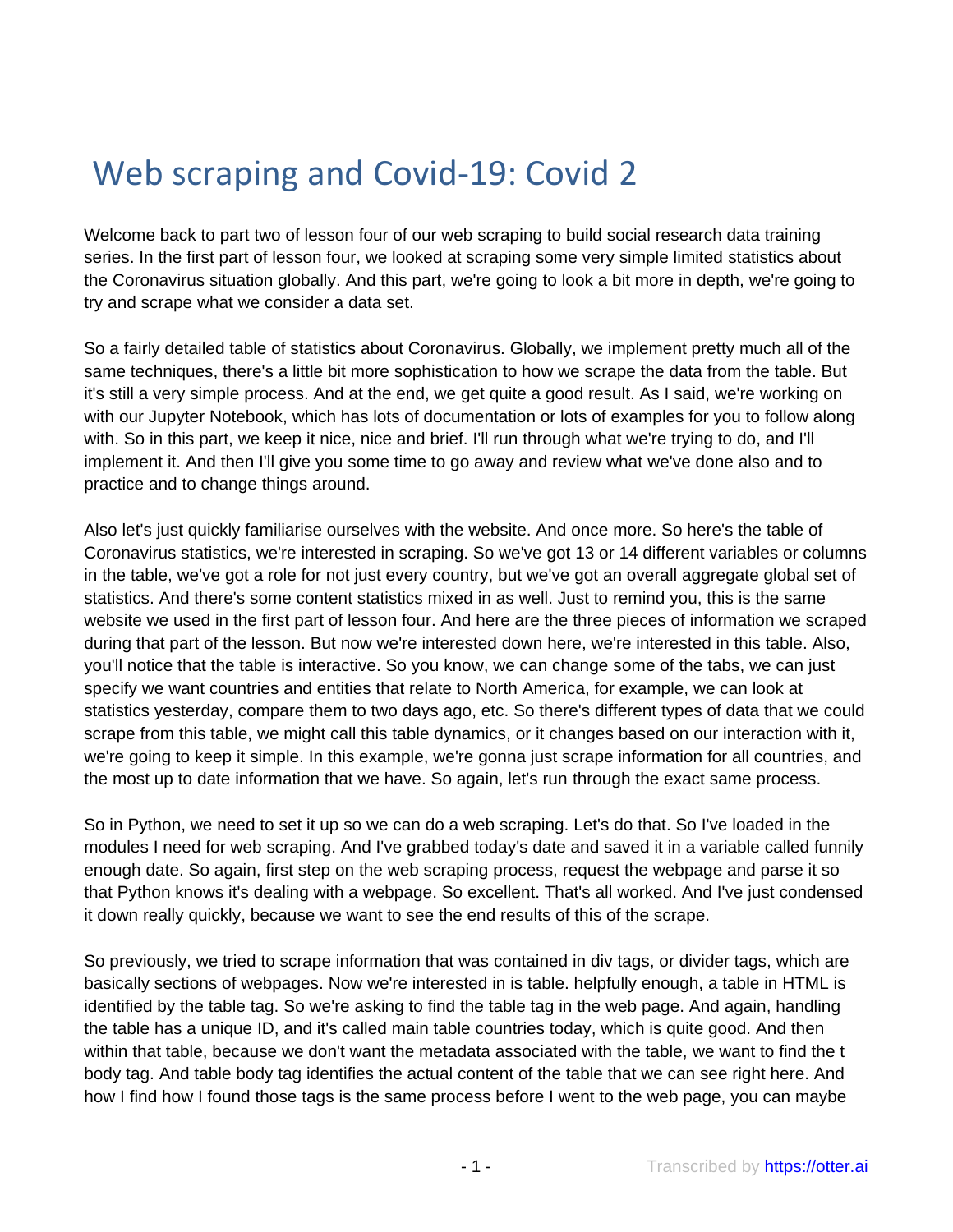highlight a bit of the table just to make it a bit easier. And if I right click, and I go to inspect, it should bring me at least very close to the table tag that I need. Yep, so here's the the t bodyy tag containing all of the actual content of the table. And here's the table tag with the ID that I need. So so far, so good.

I want to extract the information contained in each row in the table. Here's where it gets slightly more sophisticated what we've seen before, essentially, we need to loop over every row of the table and then in every rule grabbed the information that's in every column. So we need a loop. So that's what we've got going on here. So for every row in the table, and find the column and extract the text that's contained within the column. And that's all really that's happening here. But there's a little bit more going on. I've provided some written explanations of what it is a bit more specifically. I've essentially run the scraper over the table extract all of the In the columns, and then stores and a different variable called global info, global info is basically a list of all of the rows in that table. And that makes it easier then to write it to a file. And shortly. So again, I just asked to print, you know, the first 10 rows of the global info variable. Or you can, it looks a bit messy, but you can kind of discern, you know that there's a list for every row. So the first row in this list refers to the world role in the table on the webpage. Exactly here.

So the first row in the new variable I've created contains all of the information contained in this row here. The second row has yet information for the US. And the third row has information relating to India. Exactly. So just with a quick visual inspection, I can see that my scrape has worked as intended. Because I don't want the world as statistics roll. And this little bit of code here says, delete the first row in this list, delete the first element of that list. So very simple. I think we've just done. And I've just printed, you know, I've asked to say, right, so how many roles we're in, we're in the table 211. I mean, that should line up. Yeah, it's not quite, I've clearly not scraped some of the information. And I think that will relate to the fact that, as I said, this is a dynamic table. So it'll produce some, you know, some records for non countries. So if you may remember, the diamond princess was was one of the cruise ships at the beginning, but couldn't dock anywhere. that's included in the official statistics, the MS Zaandam and other cruise ship, I believe. But I think I've grabbed pretty much all of the countries that I need. And I've deleted some records, you know, relating to the role of world statistics, I don't, I don't want those. But it's easier to export this to, you know, like a spreadsheet format, that we're familiar with a social scientist, and to work through that and to then see if there's any errors with the web scrape. So again, what I'm doing is creating a Downloads folder, if it doesn't exist, if it already exists, we just move on without execute that piece of code. I'm creating the first row of my spreadsheet, which is the variable names. I could have scraped the variable names, you know, here. But just to avoid, you know, spaces and gaps and commas, and maybe quotation marks, it wasn't that difficult. So I just thought I'd write the variable names, myself. So you can see there are some, you know, gaps gaps are fine. But you know, there's no forward slashes anymore. There's no columns within the variable names. It didn't take me that long, I thought it'd be easier, if I had control over what the variables were called in the spreadsheet, I'm creating the file for I'm going to actually save the results of the scrape, it goes in the Downloads folder. This is the name of the file. I'm appending, today's date and the name of the file. This is good practice. So I know when I when I scrub, scraped the data. And I'm going to save it as a CSV file, which has a comma separated values. And we'll see what that looks like very shortly.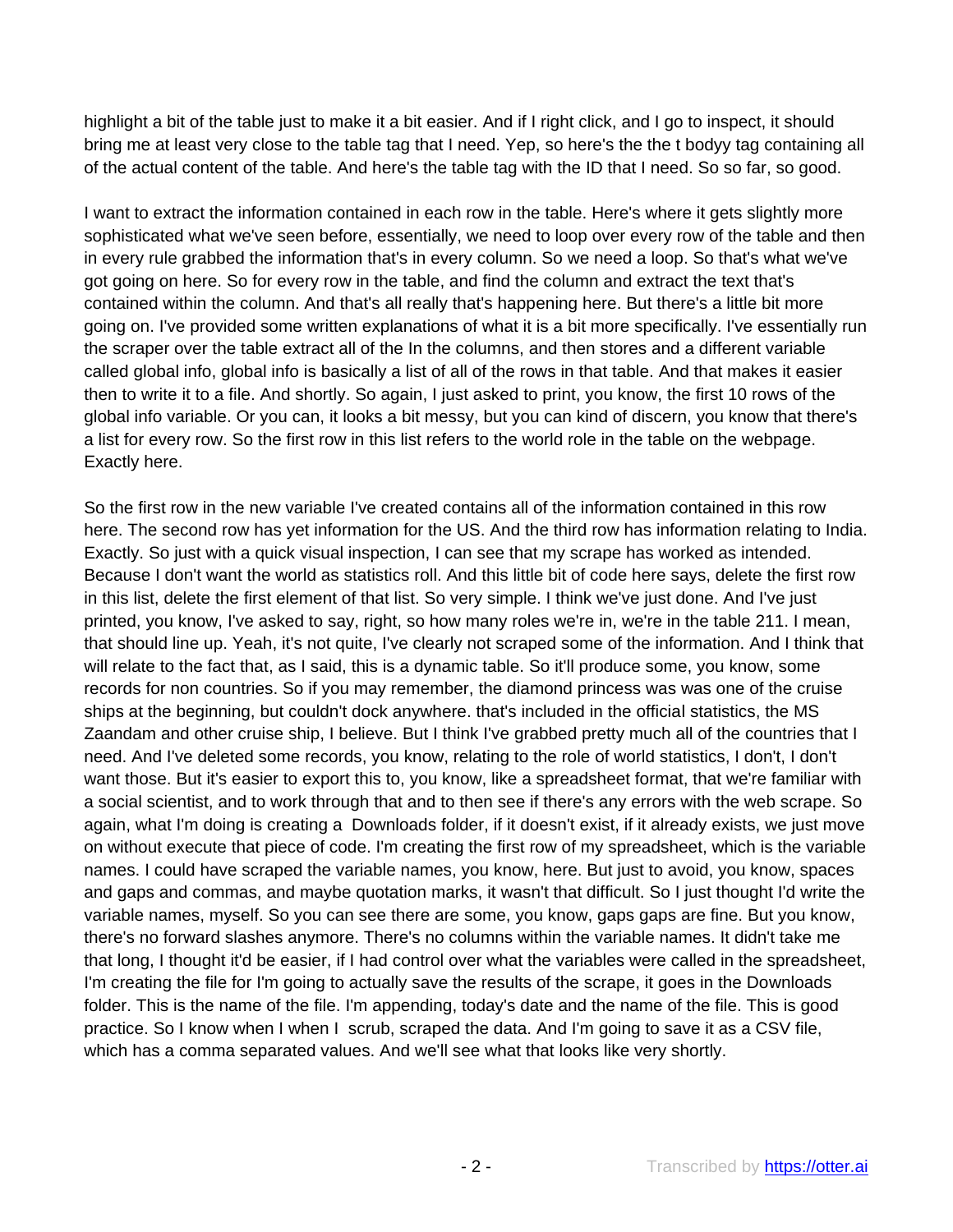So then I open the file that I want to save the information in. I basically just set up the the writing process. So I say, right, I'm writing to a CSV file, I feed it the variables first. So right start to the first row of the spreadsheet. And then in my global info variable, which contains all the rows of the table for every row in that list and write that row to the spreadsheet. So let's see if that worked. So that work worked really quickly, which is good. No, no really waiting around. I'll do the two means of demonstration as usual, which is we'll do the actual manual inspection. So everything I do is in this ncrm course folder in the code downloads, yep, so you can see. Yep, that's today's time. So you can see I didn't create this previously, and I'm trying to trick you. This is actually real time. web scraping, which is good.

So let's have a quick check if I actually wrote the information to the file correctly. So I was a, Yeah, so there's been it has worked quite successfully. But as you can see, there's some extra columns here. And that's all have a variable name, and I'll explain what's happening with that shortly. But just to kind of cursory glance. Yeah, it seems to work and as you can, as you can see, there's 211 rows. There are some rows of the table we didn't scrape so those rows again, as I said, referred to some of the cruise ships or some of the some of the entities or regions that are not countries, but scrolling device statistics are reported. And for. So what's going on with these extra variables is because it's a dynamic table that we're working with. This is what we can actually, you know, see. So this is what's actually sent back to us to our browser to view.

But if we looked at the underlying HTML, there was actually extra variables referring to each of the continents. So they're hidden from our view. But if I was to pick Europe, North America, Asia, essentially, those are the extra columns here. So there's information on North America, because the USA is in North America, India is in Asia. So there's an extra couple of statistics to do with Asia. And that we don't see in the table. But that exists in the underlying HTML says two ways of addressing this problem, we can do it in the scrape. So when we extract the tags, we can do a bit more data cleaning there to ignore those, those extra columns. Or we can scrape the information, just like we've done here, get to the stage of writing to the file, I think this is a bit easier if I personally I use data, I would just import this data set into Stata, and just drop those variables. So there's lots of ways of doing it, you don't have to be totally computational, or programmatic and how you deal with some of these data quality issues.

So let's very quickly get that data set back into Python. So we can have a quick look again. So we don't have to do the manual demonstration, we can we can pull it back into Python. So here we go. Here's our data set that we've scraped. Happily, you can see that when we return back into Python, it ignores those extra columns in the CSV file. So that's quite handy as well. But the pandas, which is identified by the PD acronym, so the pandas data module for handling datasets has taken care of that kind of surplus variable problem we were having. And this all looks pretty good. So this is the table, it's a bit more readable, I would say then the table as well, just here. And of course, more importantly, we have it now for our own statistical use outside of Python. And with us, again, we won't go too much into it. But the pandas module is excellent for for data management, and maybe not as intuitive as stated for me or confuse our SPSS. But it can, it can handle some unfamiliar data structures, some more complex data structures a bit better than those statistical programmes. And also, we can use Python to pick up particular roles in the data. So give us the role where the country variable takes this value here. So